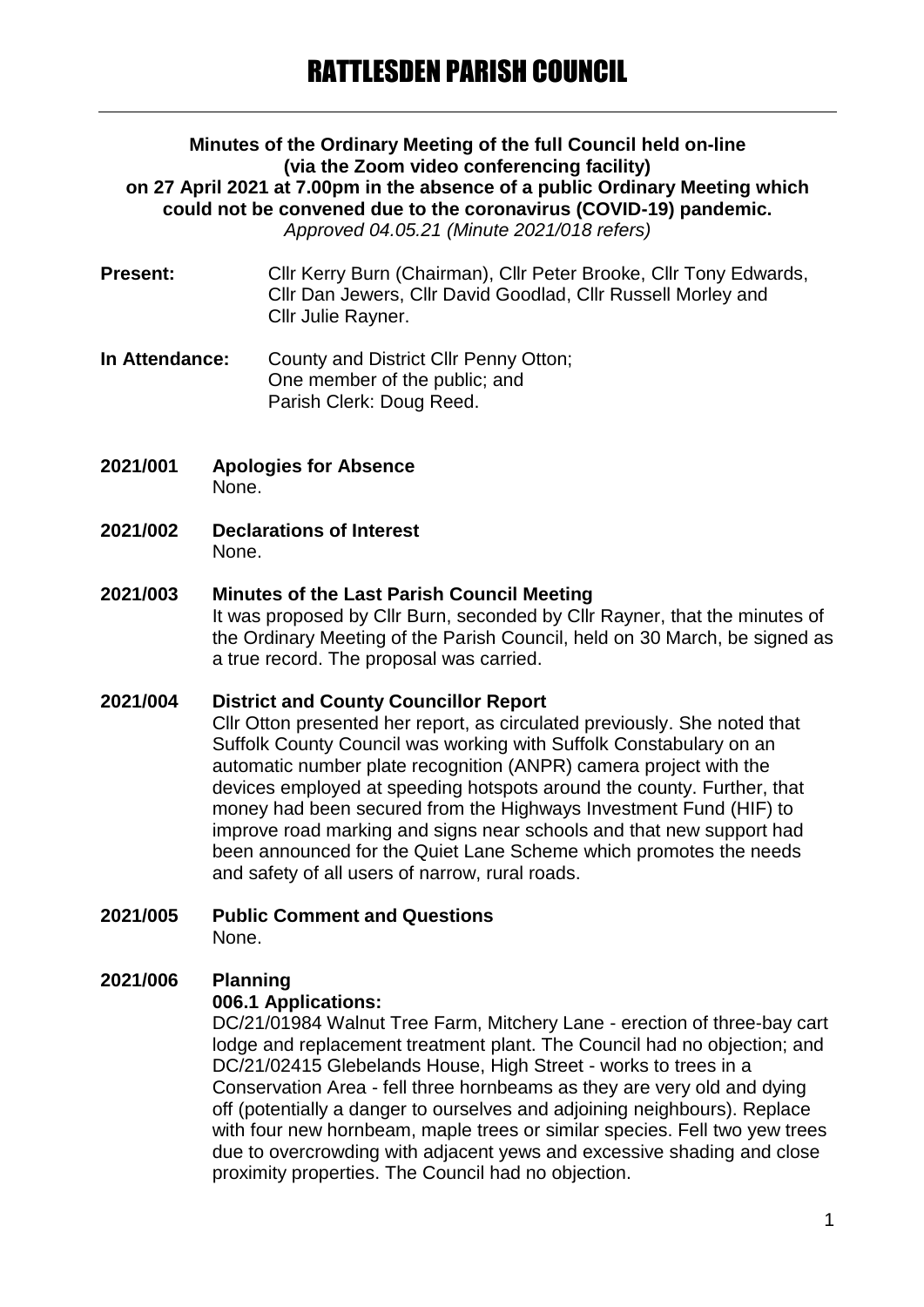**006.2 Applications - Responses:** There were no applications which had had to be considered by e-mail due to the coronavirus (COVID-19) pandemic precluding discussion in a public meeting. **006.3 Decisions:** It was noted that application DC/21/00966 Bruges Cottage, Lower Road had been granted.

## **2021/007 Governance: Annual Governance and Accountability Return 2020-2021**

The Council noted and approved the record of annual governance 2020- 2021 completed by the Clerk and duly authorised by Cllr Morley as Finance Councillor on the basis of which it was proposed by Cllr Burn, seconded by Cllr Brooke, that Section 1 of the Annual Governance and Accountability Return 2020/21 Part 3 - "Annual Governance Statement 2020/21" for Rattlesden Parish Council - be approved, completed and duly signed, as required, by the Chairman and Clerk. The proposal was carried.

## **2021/008 Finance**

**008.1 Financial Report:** The report to 31 March was received. It was noted that the TSB current account stood at £8,378.51 and the deposit account at £25,253.12 further to which it was proposed by Cllr Burn, seconded by Cllr Morley, that the reconciliation be approved and duly signed. The proposal was carried.

**008.2 Payments and Income:** It was proposed by Cllr Morley, seconded by Cllr Rayner, that the schedule of payments be approved. The proposal was carried. The schedule comprised the following:

- Litter-picker: salary (April) £172.23;
- Clerk: salary (April) £403.90;
- HMRC: PAYE (April) £100.80;
- Suffolk Association of Local Councils: subscription £391.55;
- The Felsham Gardeners: Cemetery and village maintenance £275.00;
- Suffolk County Council: allotment rent £34.00; and
- Anglian Water Business Ltd (National): Cemetery water £13.14.

In addition, further to support given recently to the Community Council it was resolved that the Council should fund the grass and vegetation cutting at the Village Hall in the sum of £165.00.

Income received was duly noted as follows:

- TSB: business (deposit) account interest (April) £6.43;
- Mid Suffolk District Council: precept (part 1) £10,366.00;
- Mid Suffolk District Council: council tax support grant £314.00;
- HMRC: 2020-2021 VAT refund £199.36; and
- Mid Suffolk District Council: Community Infrastructure Levy £26,805.66.

**008.3 Finance: Accounting Statements: Annual Governance and Accountability Return 2020-2021:** It was proposed by Cllr Burn, seconded by Cllr Rayner, based upon the approved annual accounts, that Section 2 of the Annual Governance and Accountability Return 2020/21 Part 3 - "Accounting Statements 2020/21" for Rattlesden Parish Council be approved, completed and duly signed, as required, by the Chairman and Clerk. The proposal was carried.